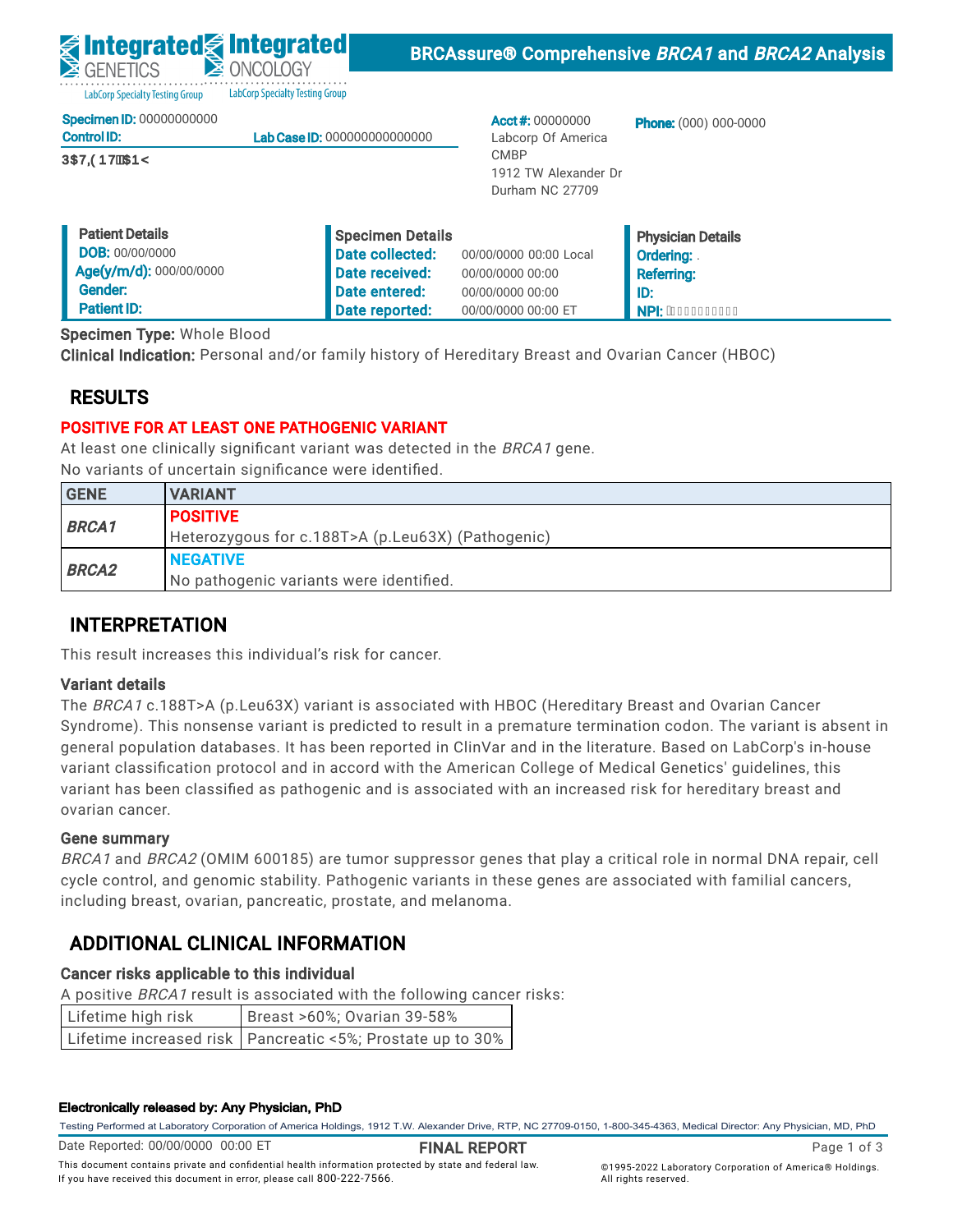Control ID: Lab Case ID: 000000000000000

**Specimen ID: 00000000000** Date Collected: 00/00/0000 00:00 Local

# ADDITIONAL CLINICAL INFORMATION

### NCCN Guidelines

When BRCA1 and BRCA2 results are negative, additional testing may be helpful for some patients with breast, ovarian, prostate and pancreatic cancer. Guidelines from the National Comprehensive Cancer Network® (NCCN®) recommend considering germline genetic testing for high-penetrance breast and/or ovarian cancer General Control Communications Patient International Date entered: 05/02/2022 11:51  $\sum_{i=1}^{n}$ ID:<br>N:112 genes (including, but not limited to, BRCA1/2, CDH1, PALB2, PTEN, and TP53) in patients with any of the criteria<br>. Specimen Type: Whole Blood cancer genes, an Integrated Genetics' Genetic Coordinator is available at 800-345-4363. Clinical Indian Indian Indian and Or family history of Hereditary Breast and Ovarian Cancer (HBOC) and Ovarian in the table below. To discuss comprehensive genetic testing for breast, ovarian, prostate and pancreatic

| Breast cancer diagnosed $\leq$ age 45                  | Male breast cancer, ovarian cancer, or pancreatic |
|--------------------------------------------------------|---------------------------------------------------|
|                                                        | cancer                                            |
| Breast cancer diagnosed age 46-50 with multiple        | Prostate cancer at any age and Ashkenazi Jewish   |
| primary breast cancers or $\geq 1$ close relative with | ancestry, or that is metastatic, high risk or in  |
| breast, ovarian, pancreatic, or prostate cancer        | combination with certain family history criteria  |
|                                                        |                                                   |

Breast cancer diagnosed at any age and one of the following:

- To aid in PARP inhibitor or olaparib treatment
- **BRCAN CONSTRUCTED FOR CONSTRUCTION**<br>• Ashkenazi Jewish ancestry
	- Triple negative breast cancer
- $\bullet$  ≥ 1 close relative with breast cancer ≤ age 50, or ovarian, pancreatic, prostate, or male breast cancer at any age
- $\bullet$   $\geq$  3 total diagnoses of breast cancer in patient and/or close blood relatives
- This result increases this individual's risk for cancer. ■ ≥ 2 close blood relatives with either breast or prostate cancer at any age

variant det det<br>Sepation teoring genetic testing as well. Complete criteria may be found at NCCN.org. Patients with a first or second degree relative meeting certain criteria in this table may consider germline

#### RECOMMENDATIONS THIS NONSENSE VARIANT IS predicted to result in a predicted to result in a predicted to result in a predicted to result in a predicted to result in a predicted to result in a predicted to result in a predic general population databases. It has been reported in ClinVar and in the literature. Based on LabCorp's in-house

NCCN Guidelines provide clinical management recommendations. The most current guidelines may be found at NCCN.org. Modification of surveillance, including initiation of earlier and/or more frequent screening, may be based on guidelines and a patient's personal and/or family history for specific associated cancers.

Gene summary Genetic counseling is recommended to discuss the potential clinical and/or reproductive implications of these  $\epsilon$ cycle control, and genomic stability. Pathogenic variants in these genes are associated with familial cancers, results, as well as recommendations for testing family members. There is a 50% chance (1 in 2) of a first-degree including breast, ovarian, pancreatic, prostate, and melanoma. relative having this variant. To access Integrated Genetics' Genetic Counselors please visit analysis for other family members with a LabCorp Genetic Coordinator please call 800-345-4363.<br>. www.integratedgenetics.com/genetic-counseling or call (855) GC-CALLS (855-422-2557). To discuss targeted

#### Electronically released by: Any Physician, PhD

Testing Performed at Laboratory Corporation of America Holdings, 1912 T.W. Alexander Drive, RTP, NC 27709-0150, 1-800-345-4363, Medical Director: Any Physician, MD, PhD